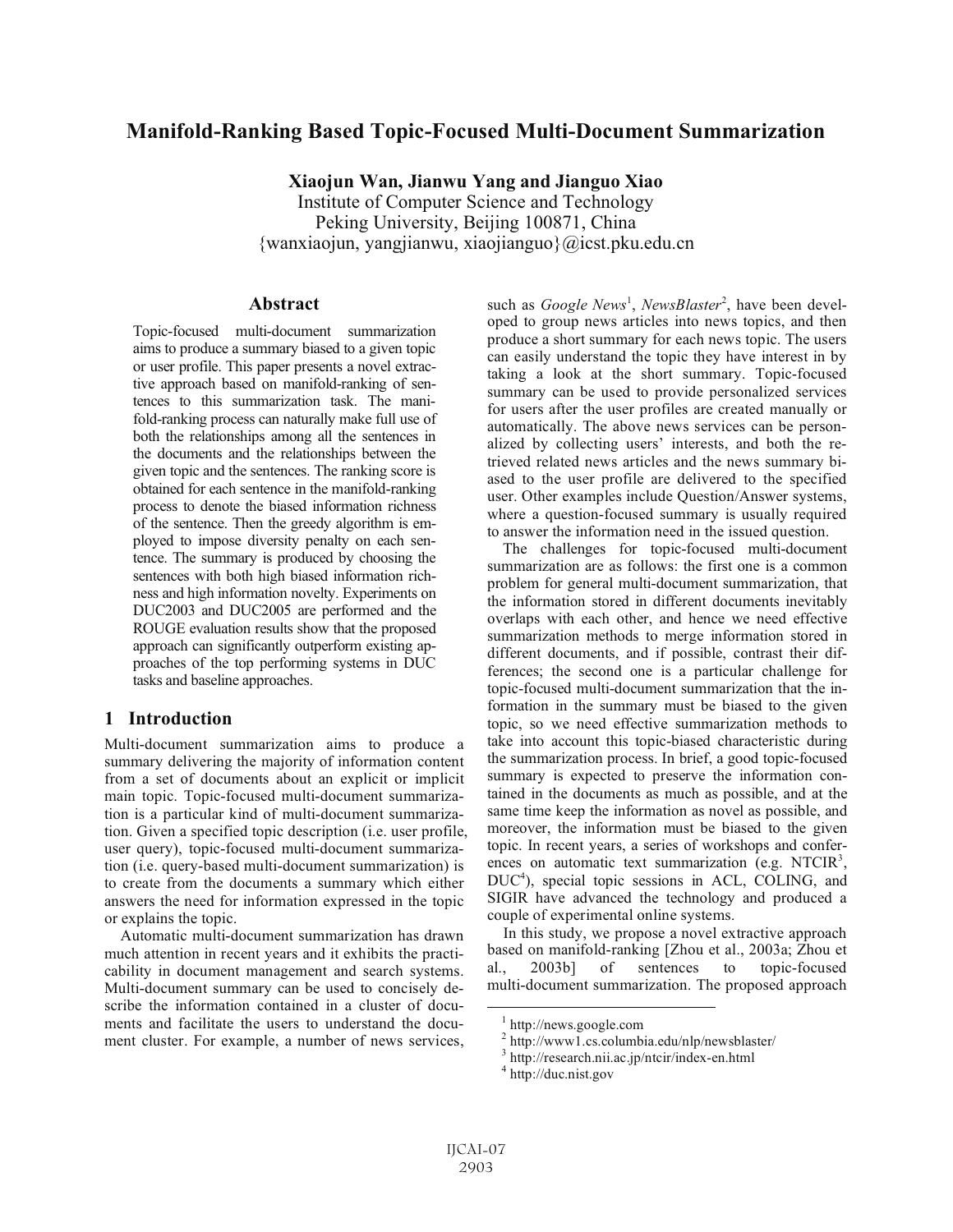first employs the manifold-ranking process to compute the manifold-raking score for each sentence that denotes the biased information richness of the sentence, and then uses the greedy algorithm to penalize the sentences highly overlapping with other informative sentences. The summary is produced by choosing the sentences with highest overall scores, which are deemed both informative and novel, and highly biased to the given topic. In the manifold-ranking algorithm, the intra-document and inter-document links between sentences are differentiated with different weights. Experimental results on two DUC tasks show that the proposed approach significantly outperforms the top performing approaches in DUC tasks and baseline approaches.

In the rest of this paper: Section 2 discusses previous work. The proposed summarization approach is proposed in Section 3. Section 4 describes the evaluation results. Section 5 presents our conclusion and future work.

# **2 Previous Work**

A variety of multi-document summarization methods have been developed recently. Generally speaking, the methods can be either extractive summarization or abstractive summarization. Extractive summarization involves assigning salience scores to some units (e.g. sentences, paragraphs) of the documents and extracting the sentences with highest scores, while abstraction summarization (e.g. NewsBlaster) usually needs information fusion, sentence compression and reformulation. In this study, we focus on extractive summarization.

The centroid-based method [Radev et al., 2004] is one of the most popular extractive summarization methods. MEAD is an implementation of the centroid-based method that scores sentences based on such features, as cluster centroids, position, TF\*IDF. NeATS [Lin and Hovy, 2002] uses sentence position, term frequency, topic signature and term clustering to select important content, and use MMR [Goldstein et al., 1999] to remove redundancy. XDoX [Hardy et al., 2002] first identifies the most salient themes within the document set by passage clustering and then composes an extraction summary, which reflects these main themes. Harabagiu and Lacatusu [2005] investigate five different topic representations and introduce a novel representation of topics based on topic themes. Recently, graph-based methods have been proposed to rank sentences or passages. Websumm [Mani and Bloedorn, 2000], LexPageRank [Erkan and Radev, 2004] and Mihalcea and Tarau [2005] are three such systems using algorithms similar to PageRank and HITS to compute sentence importance.

Most topic-focused document summarization methods incorporate the information of the given topic or query into generic summarizers and extracts sentences suiting the user's declared information need. In [Saggion et al., 2003], a simple query-based scorer by computing the similarity value between each sentence and the query is incorporated into a generic summarizer to produce the query-based summary. The query words

and named entities in the topic description are investigated in [Ge et al., 2003] and CLASSY [Conroy and Schlesinger, 2005] for event-focused/query-based multi-document summarization. In [Hovy et al., 2005], the important sentences are selected based on the scores of basic elements (BE). CATS [Farzindar et al., 2005] is a topic-oriented multi-document summarizer which first performs a thematic analysis of the documents, and then matches these themes with the ones identified in the topic. More related work can be found on DUC 2003 and DUC 2005 publications.

To the best of our knowledge, the above systems are usually simple extensions of generic summarizers and do not uniformly fuse the information in the topic and the documents. While our approach can naturally and simultaneously take into account that information in the manifold-ranking process and select the sentences with both high biased information richness and information novelty.

# **3 The Manifold-Ranking Based Approach 3.1 Overview**

The manifold-ranking based summarization approach consists of two steps: (1) the manifold-ranking score is computed for each sentence in the manifold-ranking process where the score denotes the biased information richness of a sentence; (2) based on the manifold-ranking scores, the diversity penalty is imposed on each sentence and the overall ranking score of each sentence is obtained to reflect both the biased information richness and the information novelty of the sentence. The sentences with high overall ranking scores are chosen for the summary. The definitions of biased information richness and information novelty are given as below:

**Biased Information Richness**: *Given a sentence collection*  $\chi$  ={ $x_i$  | 1 $\leq i \leq n$ } and a topic T, the biased information richness *of sentence xi is used to denote the information degree of the sentence xi with respect to both the sentence collection and T, i.e. the richness of information contained in the sentence*  $x_i$ *biased towards T.*

**Information Novelty**: *Given a set of sentences in the sum-* $\lim_{i} R = \{x_i \mid 1 \leq i \leq m\}$ , the information novelty of sentence  $x_i$  is *used to measure the novelty degree of information contained in the sentence*  $x_i$ , with respect to all other sentences in the set R...

The underlying idea of the proposed approach is that a good summary is expected to include the sentences with both high biased information richness and high information novelty.

### **3.2 Manifold-Ranking Process**

The manifold-ranking method [Zhou et al., 2003a; Zhou et al., 2003b] is a universal ranking algorithm and it is initially used to rank data points along their underlying manifold structure. The prior assumption of manifold-ranking is: (1) nearby points are likely to have the same ranking scores; (2) points on the same structure (typically referred to as a cluster or a manifold) are likely to have the same ranking scores. An intuitive de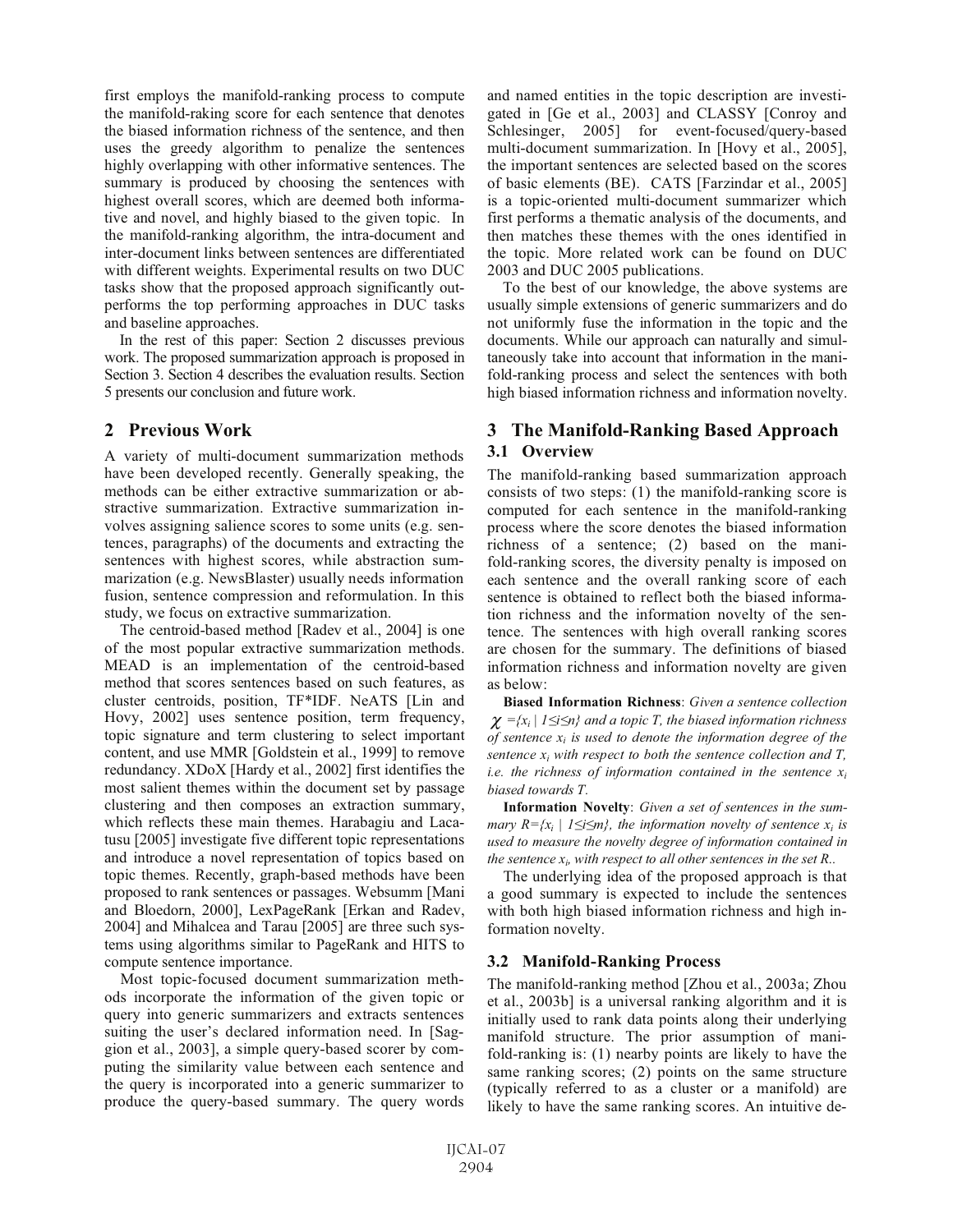scription of manifold-ranking is as follows: A weighted network is formed on the data, and a positive rank score is assigned to each known relevant point and zero to the remaining points which are to be ranked. All points then spread their ranking score to their nearby neighbors via the weighted network. The spread process is repeated until a global stable state is achieved, and all points obtain their final ranking scores.

In our context, the data points are denoted by the topic description and all the sentences in the documents. The manifold-ranking process in our context can be formalized as follows:

Given a set of data points  $\chi = \{x_0, x_1, ..., x_n\} \subset R^m$ , the first point  $x_0$  is the topic description and the rest *n* points are the sentences in the documents. Note that because the topic description is usually short in our experiments and we treat it as a pseudo-sentence<sup>5</sup>, and then it can be processed in the same way as other sentences. Let  $f: \chi \rightarrow R$  denote a ranking function which assigns to each point  $x_i$  ( $0 \le i \le n$ ) a ranking value  $f_i$ . We can view  $f$ as a vector  $f=[f_0,...,f_n]^T$ . We also define a vector  $y=[y_0,...,y_n]^T$ , in which  $y_0=1$  because  $x_0$  is the topic sentence and  $y_i=0$  ( $1 \le i \le n$ ) for all the sentences in the documents. The manifold ranking algorithm goes as follows:

- 1. Compute the pair-wise similarity values between sentences (points) using the standard Cosine measure. The weight associated with term *t* is calculated with the  $tf_t * isf_t$  formula, where  $tf_t$  is the frequency of term  $t$  in the sentence and  $isf_t$  is the inverse sentence frequency of term *t*, i.e.  $1 + \log(N/n_t)$ , where *N* is the total number of sentences and  $n_t$  is the number of the sentences containing term *t*. Given two sentences (data points)  $x_i$  and  $x_j$ , the Cosine similarity is denoted as  $sim(x<sub>i</sub>,x<sub>i</sub>)$ , computed as the normalized inner product of the corresponding term vectors.
- 2. Connect any two points with an edge if their similarity value exceeds 0. We define the affinity matrix *W* by  $W_{ii} = \frac{sim(x_i, x_i)}{sim(x_i, x_i)}$  if there is an edge linking  $x_i$  and  $x_j$ . Note that we let  $W_{ii}=0$  to avoid loops in the graph built in next step.
- 3. Symmetrically normalize *W* by  $S = D^{-1/2} W D^{-1/2}$  in which *D* is the diagonal matrix with  $(i,i)$ -element equal to the sum of the *i*-th row of *W*.
- 4. Iterate  $f(t+1) = \alpha Sf(t) + (1-\alpha)y$ . until convergence, where  $\alpha$  is a parameter in (0,1).
- 5. Let  $f_i^*$  denote the limit of the sequence  $\{f_i(t)\}.$ Each sentences  $x_i$  ( $1 \le i \le n$ ) gets its ranking score *fi* \* .

In the above iterative algorithm, the normalization in the third step is necessary to prove the algorithm's convergence. The fourth step is the key step of the algorithm, where all points spread their ranking score to their neighbors via the weighted network. The parameter of manifold-ranking weight  $\alpha$  specifies the relative contributions to the ranking scores from neighbors and the initial ranking scores. Note that self-reinforcement is avoided since the diagonal elements of the affinity matrix are set to zero.

The theorem in [Zhou et al., 2003b] guarantees that the sequence  $\{f(t)\}\$  converges to

$$
f^* = \beta (I - \alpha S)^{-1} y \tag{1}
$$

where  $\beta=1-\alpha$ . Although  $\dot{f}$  can be expressed in a closed form, for large scale problems, the iteration algorithm is preferable due to computational efficiency. Usually the convergence of the iteration algorithm is achieved when the difference between the scores computed at two successive iterations for any point falls below a given threshold (0.0001 in this study).

Note that in our context, the links (edges) between sentences in the documents can be categorized into two classes: intra-document link and inter-document link. Given a link between a sentence pair of  $x_i$  and  $x_j$ , if  $x_i$  and  $x_i$  come from the same document, the link is an intra-document link; and if  $x_i$  and  $x_j$  come from different documents, the link is an inter-document link. The links between the topic sentence and any other sentences are all inter-document links. We believe that intra-document links and inter-document links have unequal contributions in the above iterative algorithm. In order to investigate this intuition, distinct weights are assigned to the intra-document links and the inter-document links respectively. In the second step of the above algorithm, the affinity matrix *W* can be decomposed as

$$
W = W_{\text{intra}} + W_{\text{inter}} \tag{2}
$$

where  $W_{\text{intra}}$  is the affinity matrix containing only the intra-document links (the entries of inter-document links are set to 0) and  $W_{\text{inter}}$  is the affinity matrix containing only the inter-document links (the entries of intra-document links are set to 0).

We differentiate the intra-document links and inter-document links as follows:<br> $\widetilde{W} = 3 W + 3$ 

$$
\widetilde{W} = \lambda_1 W_{\text{intra}} + \lambda_2 W_{\text{inter}} \tag{3}
$$

We let  $\lambda_1, \lambda_2 \in [0,1]$  in the experiments. If  $\lambda_1 < \lambda_2$ , the inter-document links are more important than the intra-document links in the algorithm and vice versa. Note that if  $\lambda_1 = \lambda_2 = 1$ , Equation (3) reduces to Equation (2). In the manifold-ranking algorithm,  $\widetilde{W}$  is normalized into  $\tilde{S}$  in the third step and the fourth step uses the following iteration form:  $f(t+1) = \alpha \tilde{S} f(t)+(1-\alpha)y$ .

### **3.3 Diversity Penalty Imposition**

The original affinity matrix *W* is normalized by  $\overline{S} = D^{-1}W$  to make the sum of each row equal to 1. Based on  $\overline{S}$ , the greedy algorithm similar to [Zhang et al., 2005] is applied to impose the diversity penalty and

Figure 1: The manifold-ranking algorithm.

 $<sup>5</sup>$  The topic can also be represented by more than one sentence,</sup> and in this case only the vector  $\nu$  needs to be modified to represent all the topic sentences in the manifold-ranking algorithm.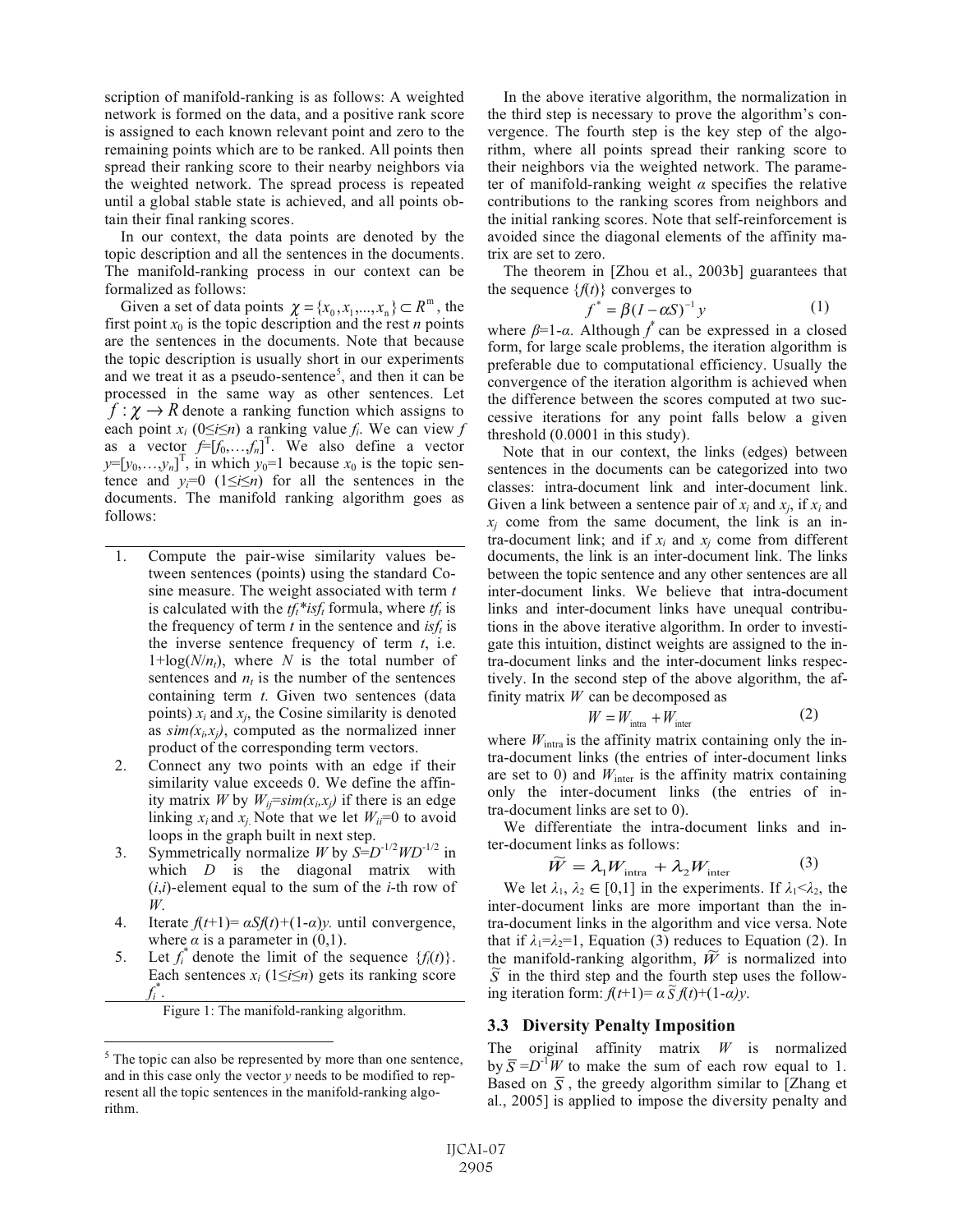compute the final overall ranking scores, reflecting both the biased information richness and the information novelty of the sentences. The algorithm goes as follows:

- 1. Initialize two sets  $A=Ø$ ,  $B=\{x_i \mid i=1,2,...,n\}$ , and each sentence's overall ranking score is initialized to its manifold-ranking score, i.e.  $RankScore(x_i) = f_i^*, i=1,2,...,n.$
- 2. Sort the sentences in *B* by their current overall ranking scores in descending order.
- 3. Suppose  $x_i$  is the highest ranked sentence, i.e. the first sentence in the ranked list. Move sentence *xi* from *B* to *A*, and then the diversity penalty is imposed to the overall ranking score of each sentence linked with  $x_i$  in  $B$  as follows: For each sentence  $x_i \in B$ ,

 $RankScore(x_j) = RankScore(x_j) - \omega \cdot \overline{S}_{ji} \cdot f_i^*$ 

where  $\omega$ >0 is the penalty degree factor. The larger  $\omega$  is, the greater penalty is imposed to the overall ranking score. If  $\omega=0$ , no diversity penalty is imposed at all.

*4.* Go to step 2 and iterate until *B*= Ø or the iteration count reaches a predefined maximum number.

Figure 2: The algorithm of diversity penalty imposition.

In the above algorithm, the third step is crucial and its basic idea is to decrease the overall ranking score of less informative sentences by the part conveyed from the most informative one. After the overall ranking scores are obtained for all sentences, several sentences with highest ranking scores are chosen to produce the summary according to the summary length limit.

### **4 Experiments**

### **4.1 Data Set**

Topic-focused multi-document summarization has been evaluated on tasks 2 and 3 of DUC 2003 and the only task of DUC 2005, each task having a gold standard data set consisting of document clusters and reference summaries. In our experiments, task 2 of DUC 2003 was used for training and parameter tuning and the other two tasks were used for testing. Note that the topic representations of the three topic-focused summarization tasks are different: task 2 of DUC 2003 is to produce summaries focused by *events*; task 3 of DUC 2003 is to produce summaries focused by *viewpoints*; the task of DUC 2005 is to produce summaries focused by *DUC Topics*. In the experiments, the above topic representations were treated uniformly because they were deemed to have no substantial differences from each other. Table 1 gives a short summary of the three data sets.

As a preprocessing step, dialog sentences (sentences in quotation marks) were removed from each document. The stop words in each sentence were removed and the

remaining words were stemmed using the Porter's stemmer $6$ .

|                    | <b>DUC 2003</b> | <b>DUC 2003</b> | <b>DUC 2005</b> |
|--------------------|-----------------|-----------------|-----------------|
| Task               | Task 2          | Task 3          | the only task   |
| Number of clusters | 30              | 30              | 50              |
| Data source        | <b>TDT</b>      | <b>TREC</b>     | <b>TREC</b>     |
| Summary length     | 100 words       | 100 words       | 250 words       |
| <b>m</b> 1 1 1     | $\sim$ 1.       | 1.7.1           |                 |

Table 1: Summary of data sets used in the experiments.

#### **4.2 Evaluation Metric**

We used the ROUGE [Lin and Hovy, 2003] toolkit<sup>7</sup> for evaluation, which was adopted by DUC for automatically summarization evaluation. It measures summary quality by counting overlapping units such as the n-gram, word sequences and word pairs between the candidate summary and the reference summary. ROUGE-N is an n-gram recall measure computed as follows:

$$
ROUGE - N = \frac{\sum_{S \in \{Ref\;(Num) \; n\text{-grames}\}} \sum_{S \in \{Ref\;Sum\} \; n\text{-grames}} Count(n - gram)}{\sum_{S \in \{Ref\;Num\} \; n\text{-grames}} Count(n - gram)} \tag{4}
$$

where *n* stands for the length of the n-gram, and *Countmatch(n-gram)* is the maximum number of n-grams co-occurring in a candidate summary and a set of reference summaries. *Count(n-gram)* is the number of n-grams in the reference summaries.

The ROUGE toolkit reports separate scores for 1, 2, 3 and 4-gram, and also for longest common subsequence co-occurrences. Among these different scores, unigram-based ROUGE score (ROUGE-1) has been shown to agree with human judgment most [Lin and Hovy, 2003]. We show three of the ROUGE metrics in the experimental results, at a confidence level of 95%: ROUGE-1 (unigram-based), ROUGE-2 (bigram-based), and ROUGE-W (based on weighted longest common subsequence, weight=1.2).

In order to truncate summaries longer than length limit, we used the "-l" option in the ROUGE toolkit and we also used the "-m" option for word stemming.

### **4.3 Experimental Results**

#### **4.3.1 System Comparison**

In the experiments, the proposed approach was compared with top three systems and four baseline systems on task 3 of DUC 2003 and the only task of DUC 2005 respectively. The top three systems are the systems with highest ROUGE scores, chosen from the performing systems on each task respectively. The *lead baseline* and *coverage baseline* are two baselines employed in the topic-focused multi-document summarization tasks of DUC 2003 and 2005. The *lead baseline* takes the first sentences one by one in the last document in the collection, where documents are assumed to be ordered chronologically. And

 $6$  http://www.tartarus.org/martin/PorterStemmer/

<sup>7</sup> We use ROUGEeval-1.4.2 downloaded from

http://haydn.isi.edu/ ROUGE/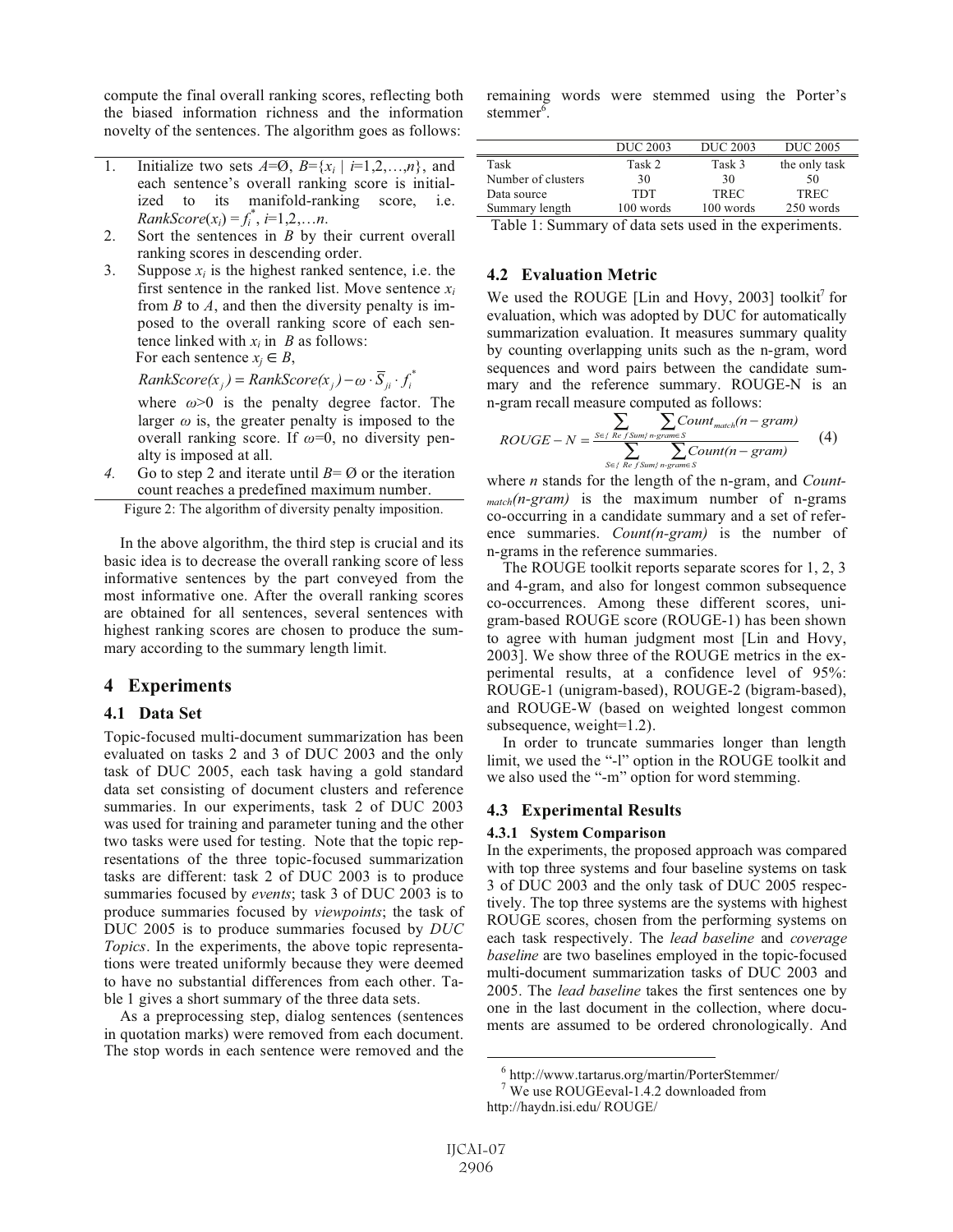the *coverage baseline* takes the first sentence one by one from the first document to the last document.

In addition to the two standard baseline systems, we have implemented two other baseline systems, i.e. *Similarity-Ranking*1 and *Similarity-Ranking*2. The *Similarity-Ranking*1 first computes the similarity between the topic description and each sentence in the documents, and then the greedy algorithm proposed in Section 3.3 is employed to impose the diversity penalty on each sentence, with the normalized similarity value as the initial overall ranking score. The sentences with highest overall ranking scores are chosen to produce the summary. In essence, the *Similarity-Ranking*1 can be considered as a simplified version of the proposed manifold-ranking based system by ignoring the relationships between the sentences in the documents. And the *Similarity-Ranking*2 does not employ the diversity penalty imposition process and simply ranks the sentences by their similarity value with the topic description, which can be considered as a simplified version of *Similarity-Ranking*1 without the step of imposing diversity penalty.

Tables 2 and 3 show the system comparison results on the two tasks respectively. In the tables, S4-S17 are the system IDs of the top performing systems, whose details are described in DUC publications. The *Manifold-Ranking* adopts the proposed approach described in Section 3. The parameters of the *Manifold-Ranking* are set as follows:  $\omega=8$ ,  $\lambda_1=0.3$  and  $\lambda_2=1$ ,  $\alpha=0.6$ . And the only parameter of the *Similarity-Ranking* 1 is set as  $\omega = 8$ .

| System              | ROUGE-1 | ROUGE-2 | <b>ROUGE-W</b> |  |
|---------------------|---------|---------|----------------|--|
| Manifold-Ranking    | 0.37332 | 0.07677 | 0.11869        |  |
| Similarity-Ranking1 | 0.36088 | 0.07229 | 0.11540        |  |
| S <sub>16</sub>     | 0.35001 | 0.07305 | 0.10969        |  |
| Similarity-Ranking2 | 0.34542 | 0.07283 | 0.11155        |  |
| S <sub>13</sub>     | 0.31986 | 0.05831 | 0.10016        |  |
| S <sub>17</sub>     | 0.31809 | 0.04981 | 0.09887        |  |
| Coverage Baseline   | 0.30290 | 0.05968 | 0.09678        |  |
| Lead Baseline       | 0.28200 | 0.04468 | 0.09077        |  |
|                     |         |         |                |  |

| Table 2: System comparison on Task 3 of DUC 2003. |  |  |
|---------------------------------------------------|--|--|
|                                                   |  |  |

| Svstem              | ROUGE-1 | ROUGE-2 | ROUGE-W |
|---------------------|---------|---------|---------|
| Manifold-Ranking    | 0.38434 | 0.07317 | 0.10226 |
| S4                  | 0.37396 | 0.06842 | 0.09867 |
| S <sub>15</sub>     | 0.37383 | 0.07244 | 0.09842 |
| Similarity-Ranking1 | 0.37356 | 0.06838 | 0.09949 |
| S <sub>17</sub>     | 0.36901 | 0.07165 | 0.09751 |
| Similarity-Ranking2 | 0.35752 | 0.06893 | 0.09596 |
| Coverage Baseline   | 0.34568 | 0.05915 | 0.09103 |
| Lead Baseline       | 0.30470 | 0.04764 | 0.08084 |
|                     |         |         |         |

Table 3: System comparison on the task of DUC 2005.

Seen from Tables 2 and 3, the proposed system (i.e. *Manifold-Ranking*) outperforms the top performing systems and all baseline systems on all three tasks over all

ROUGE scores<sup>8</sup>. The high performance achieved by the *Manifold-Ranking* benefits from the following factors:

1) **Manifold-ranking process**: The manifold-ranking process in the proposed approach makes full use of the inter-relationships between sentences by spreading the rank scores. In comparison with the *Similarity-Ranking*1, the ROUGE-1 scores of the proposed approach increase by 0.01244 and 0.01038 on the two tasks, respectively.

2) **Diversity penalty imposition**: If the proposed approach does not impose diversity penalty on sentences (i.e.  $\omega=0$ ), the ROUGE-1 scores will decrease by 0.02778 and 0.01952 on the two tasks, respectively. We can also see for the tables that the *Similarity-Ranking*1 much outperforms the *Similaity-Ranking*2 because of imposing diversity penalty on sentences.

3) **Intra-document/Inter-document link differentiation**: If the proposed approach does not differentiate the intra-document and inter-document links between sentences (i.e.  $\lambda_1 = \lambda_2 = 1$ ), the ROUGE-1 scores will slightly decrease by 0.00139 and 0.0007 on the two tasks, respectively.

In next sections we will mainly show ROUGE-1 performance due to page limit.

#### **4.3.2 Parameter Tuning**

Figure 3 demonstrates the influence of the penalty factor  $\omega$  in the proposed approach (i.e. *Manifold-Ranking*) and the baseline approach (i.e. *Similarity-Ranking*1) when  $\lambda_1$ :  $\lambda_2=0.3:1$  and  $\alpha=0.6$ . We can see that when  $\omega$  varies from 0 to 20, the performances of the *Manifold-Ranking* are always better than the corresponding performances of the *Similarity-Ranking*1 on the two tasks, respectively. This verifies that the use of the relationships between the sentences of the documents in the proposed approach can benefit the summarization task. It is also clear that no diversity penalty and too much diversity penalty will deteriorate the performances.

Figure 4 demonstrates the influence of the intra-document/inter-document link differentiating weight  $\lambda_1:\lambda_2$  in the proposed approach when  $\omega=8$  and  $\alpha=0.6$ .  $\lambda_1$ and  $\lambda_2$  range from 0 to 1 and  $\lambda_1$ :  $\lambda_2$  denotes the real values  $\lambda_1$  and  $\lambda_2$  are set to. Different  $\lambda_1$ :  $\lambda_2$  gives different contribution weights to the intra-document links and the inter-document links. It is observed that when more importance is attached to the intra-document links (i.e.  $\lambda_1$  =1 and  $\lambda_2$ <0.9), the performances decrease evidently. It is the worst case when inter-document links are not taken into account (i.e.  $\lambda_1$ :  $\lambda_2=1:0$ ), however, when intra-document links are not taken into account (i.e.  $\lambda_1$ :  $\lambda_2=0:1$ ), the performances are still very well, which demonstrates that inter-document links are more important than intra-document links for the summarization task.

Figure 5 demonstrates the influence of the manifold weight  $\alpha$  in the manifold-ranking algorithm of the proposed approach when  $\omega=8$ ,  $\lambda_1:\lambda_2=0.3:1$ .

<sup>&</sup>lt;sup>8</sup> The improvement is significant over the ROUGE-1 score by comparing the 95% confidence intervals provided by the ROUGE package.